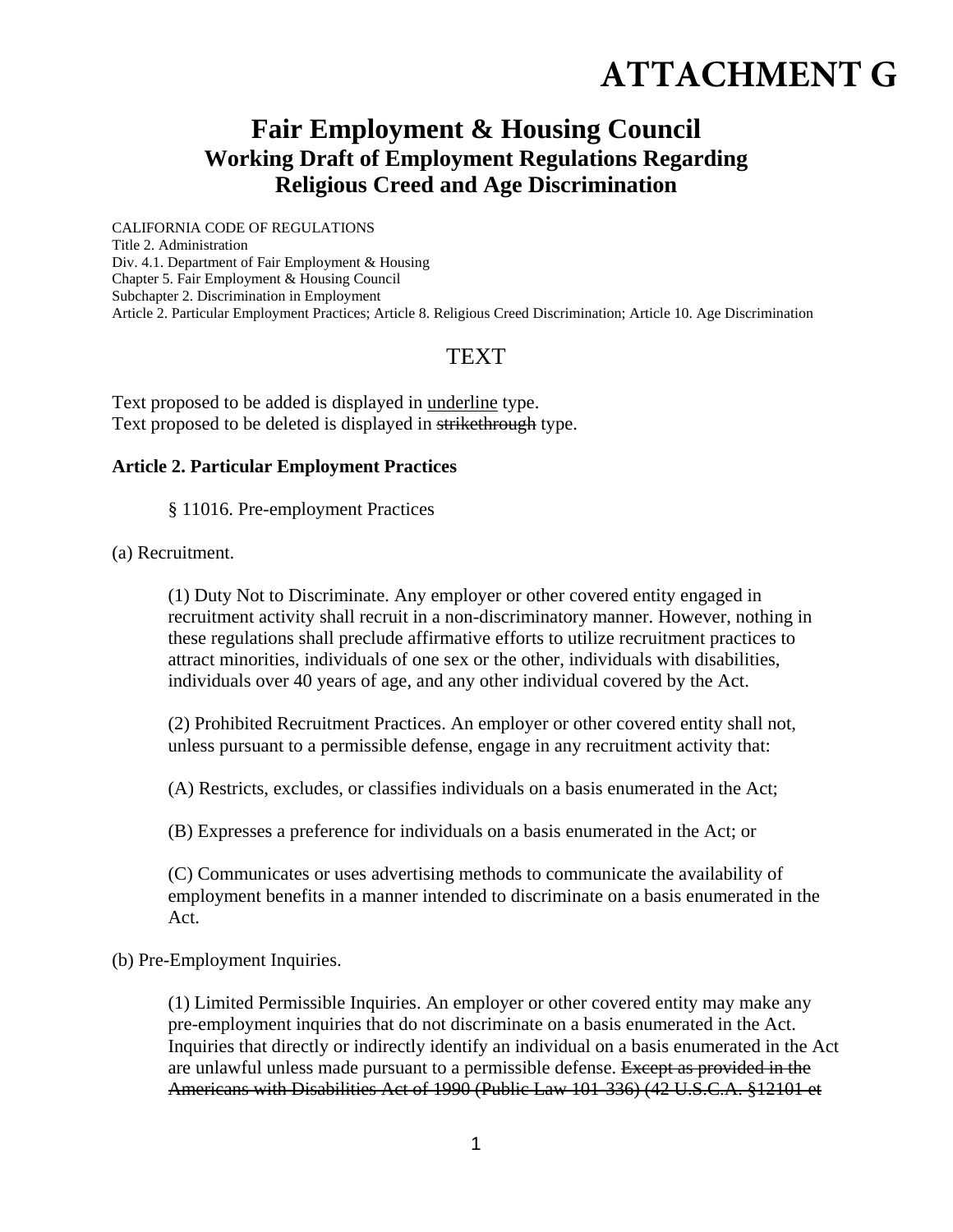seq.) and the regulations adopted pursuant thereto, nothing Nothing in Government Code section 12940(d) or in this subdivision, shall prohibit any employer from making, in connection with prospective employment, an inquiry as to, or a request for information regarding, the physical fitness, medical condition, physical condition, or medical history of applicants if that inquiry or request for information is permissible under Government Code section 12940(e) directly related and pertinent to the position the applicant is applying for or directly related to a determination of whether the applicant would endanger his or her health or safety or the health or safety of others.

(A) Pre-employment inquiries regarding an applicant's availability for work on certain days and times shall not be used as a pretext for ascertaining the applicant's religious creed, disability, or medical condition. Nor shall such inquiry be used to evade the requirement of reasonable accommodation. Where reasonably related to the normal business requirements of the job in question, inquiries as to the availability for work on certain days and times are permissible.

(i) In general, such inquiries must clearly communicate that an employee need not disclose any scheduling restrictions based on legally protected grounds, in language such as: "Other than time off for reasons related to your religion, a disability, or medical condition, are there any days or times when you are unavailable to work?"

(ii) If, however, there is a specific job requirement related to scheduling and a particular need to engage in the interactive process prior to the hiring decision, the employer may describe the scheduling requirement and ask applicants to indicate any restriction that may impact their ability to satisfy the schedule, and whether the restriction is due to the applicant's religion, disability, or medical condition. When asking applicants about their ability to meet the scheduling requirement, the employer must also notify applicants of the following: applicants may request a reasonable accommodation, if their scheduling restriction is due to religion, disability, or medical condition; they need not describe the nature or severity of any disability or medical condition; and such requests will be considered during the interview and hiring process.

(2) Applicant Flow and Other Statistical Recordkeeping. Notwithstanding any prohibition in these regulations on pre-employment inquiries, it is not unlawful for an employer or other covered entity to collect applicant-flow and other recordkeeping data for statistical purposes as provided in section 11013(b) of these regulations or in other provisions of state and federal law.

(c) Applications.

(1) Application Forms. When employers or other covered entities provide, accept, and consider application forms in the normal course of business, in so doing they shall not discriminate on a basis enumerated in the Act.

(2) Photographs. Photographs shall not be required as part of an application unless pursuant to a permissible defense.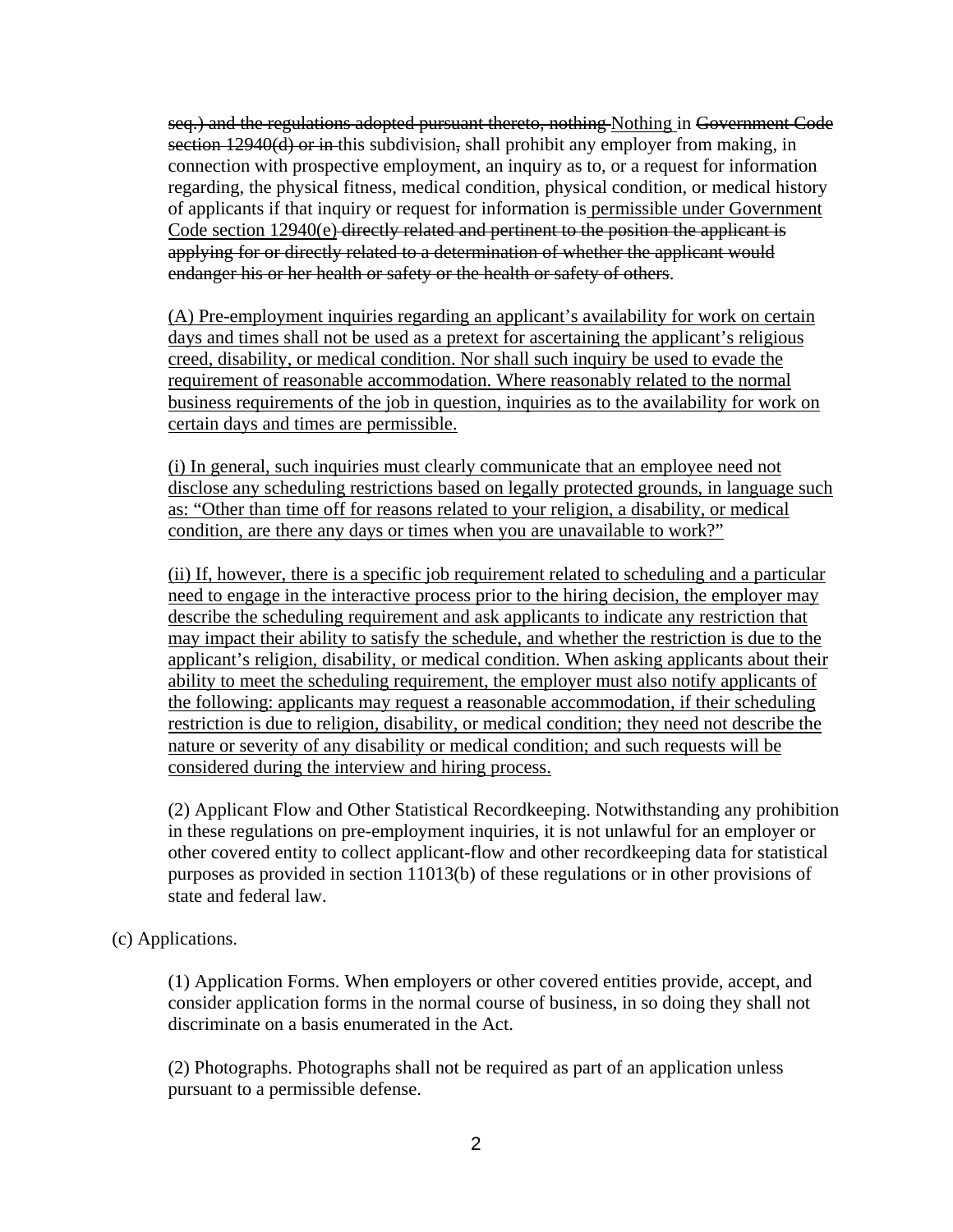(3) Separation or Coding. Application forms shall not be separated or coded or otherwise treated so as to identify individuals on a basis enumerated in the Act unless pursuant to a permissible defense or for recordkeeping or statistical purposes.

(d) Interviews. Personal interviews shall be free of discrimination. Notwithstanding any internal safeguards taken to secure a discrimination-free atmosphere in interviews, the entire interview process is subject to review for adverse impact on individuals on a basis enumerated in the Act.

Note: Authority cited: Section 12935(a), Government Code. Reference: Sections 12920, 12921, 12940, 12941 and 12942, Government Code.

#### **Article 8. Religious Creed Discrimination**

§ 11063. Pre-employment practices

Pre-employment inquiries regarding an applicant's availability for work on weekends or evenings shall not be used as a pretext for ascertaining his or her religious creed, nor shall such inquiry be used to evade the requirement of reasonable accommodation. However, inquiries as to the availability for work on weekends or evenings are permissible where reasonably related to the normal business requirements of the job in question, and comply with the requirements of section 11016 of these regulations.

Note: Authority cited: Section 12935(a), Government Code. Reference: Sections 12920, 12921 and 12940, Government Code.

#### **Article 10. Age Discrimination**

§ 11075. Definitions.

As used in this article the following definitions of terms apply, unless the context in which they are used indicates otherwise:

(a) "Age-based stereotype" refers to generalized opinions about matters including the qualifications, job performance, health, work habits, and productivity of individuals over forty.

(b) "Basis of age" or "ground of age" refers to age over 40.

(c) "Collective bargaining agreement" refers to any collective bargaining agreement between an employer and a labor organization that is in writing.

(d) "Employer" refers to all employers, public and private, as defined in Government Code Section 12926.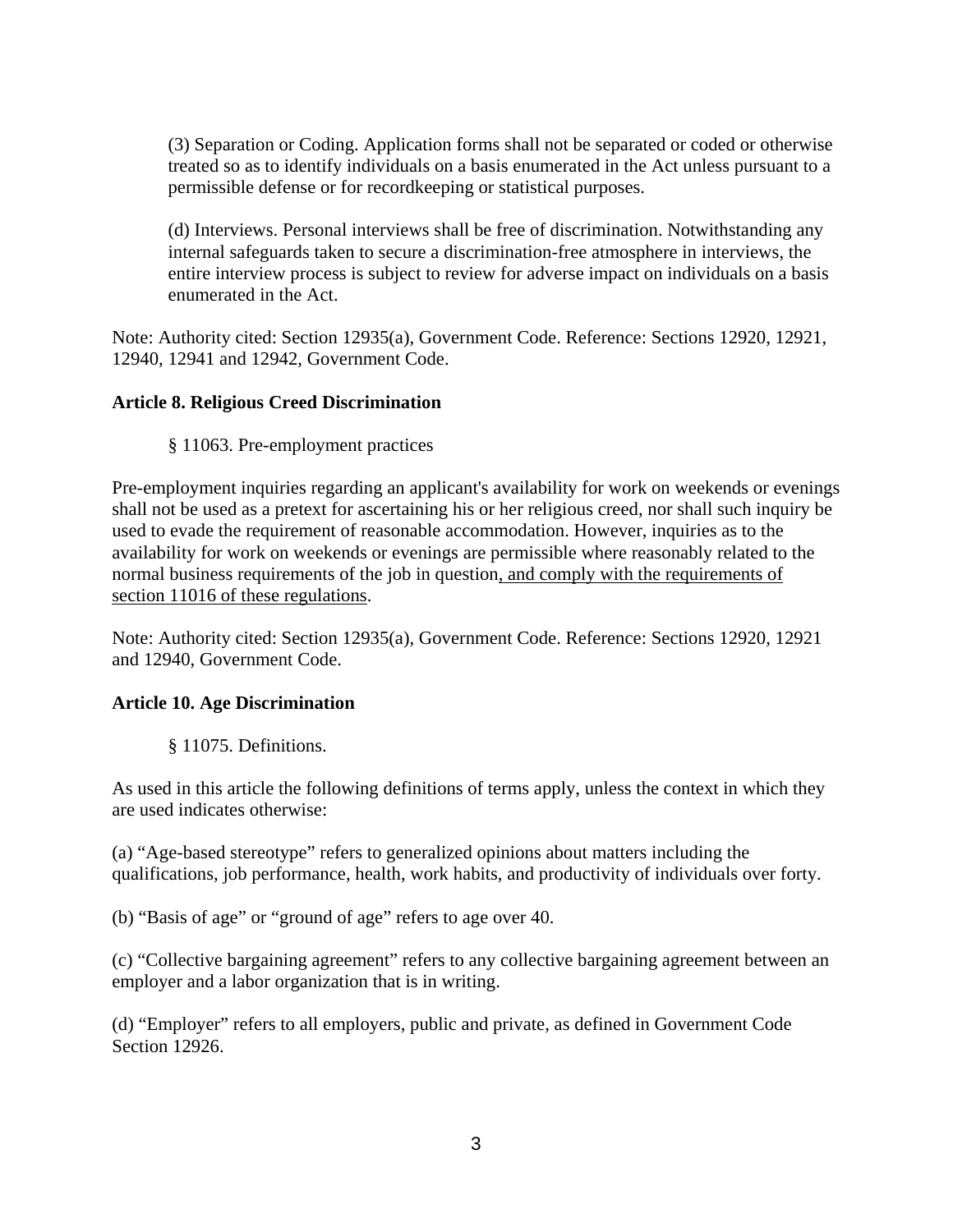(e) "Employment benefit" refers to employment benefit as defined in section  $11008(g)$ . It also includes a workplace free of harassment as defined in section 11019(b) of Subchapter 2.

(f) "Normal retirement date or NRD" refers to one of the following dates:

(1) for employees participating in a private employee pension plan regulated under the federal Employee Retirement Income Security Act of 1974, the NRD refers to the time a plan participant reaches normal retirement age under the plan or refers to the later of either the time a plan participant reaches 65 or the 10th anniversary of the time a plan participant commenced participation in the plan;

(2) for employees not described under (1) whose employers have a written retirement policy or whose employers are parties to a collective bargaining agreement that specifies retirement practices, the NRD refers to the normal retirement time or age specified in such a policy or agreement; or

(3) for employees not described under either (1) or (2) the NRD refers to the last calendar day of the month in which an employee reaches his or her 70th birthday.

(g) "Over 40" refers to the chronological age of an individual who has reached or passed his or her 40th birthday.

(h) "Private employer" refers to all employers not defined in subsection (d) above.

(i) "Public employer" refers to public agencies as defined in Government Code Section 31204.

(j) "Retirement or Pension Program" refers to any plan, program or policy of an employer that is in writing and has been communicated to eligible or affected employees, which is intended to provide an employee with income upon retirement (this may include pension plans, profitsharing plans, money-purchase plans, tax-sheltered annuities, employer sponsored Individual Retirement Accounts, employee stock ownership plans, matching thrift plans, or stock bonus plans or other forms of defined benefit or defined contribution plans).

Note: Authority cited: Section 12935(a), Government Code. Reference: Sections 12926, 12940, 12941(a) and 12942, Government Code.

§ 11076. Establishing Age Discrimination.

(a) Employers. Discrimination on the basis of age may be established by showing that a job applicant's or employee's age over 40 was considered in the denial of employment or an employment benefit. The presumption of discrimination may also be established by showing disparate treatment of applicants or employees over the age of 40, unless such disparate treatment is tied to a legitimate overriding business necessity such that the treatment is necessary to the safe and efficient operation of the business and effectively fulfills the business purpose it is supposed to serve. The practice may still be impermissible where it is shown that an alternative practice would have accomplished the business purpose equally well with a lesser discriminatory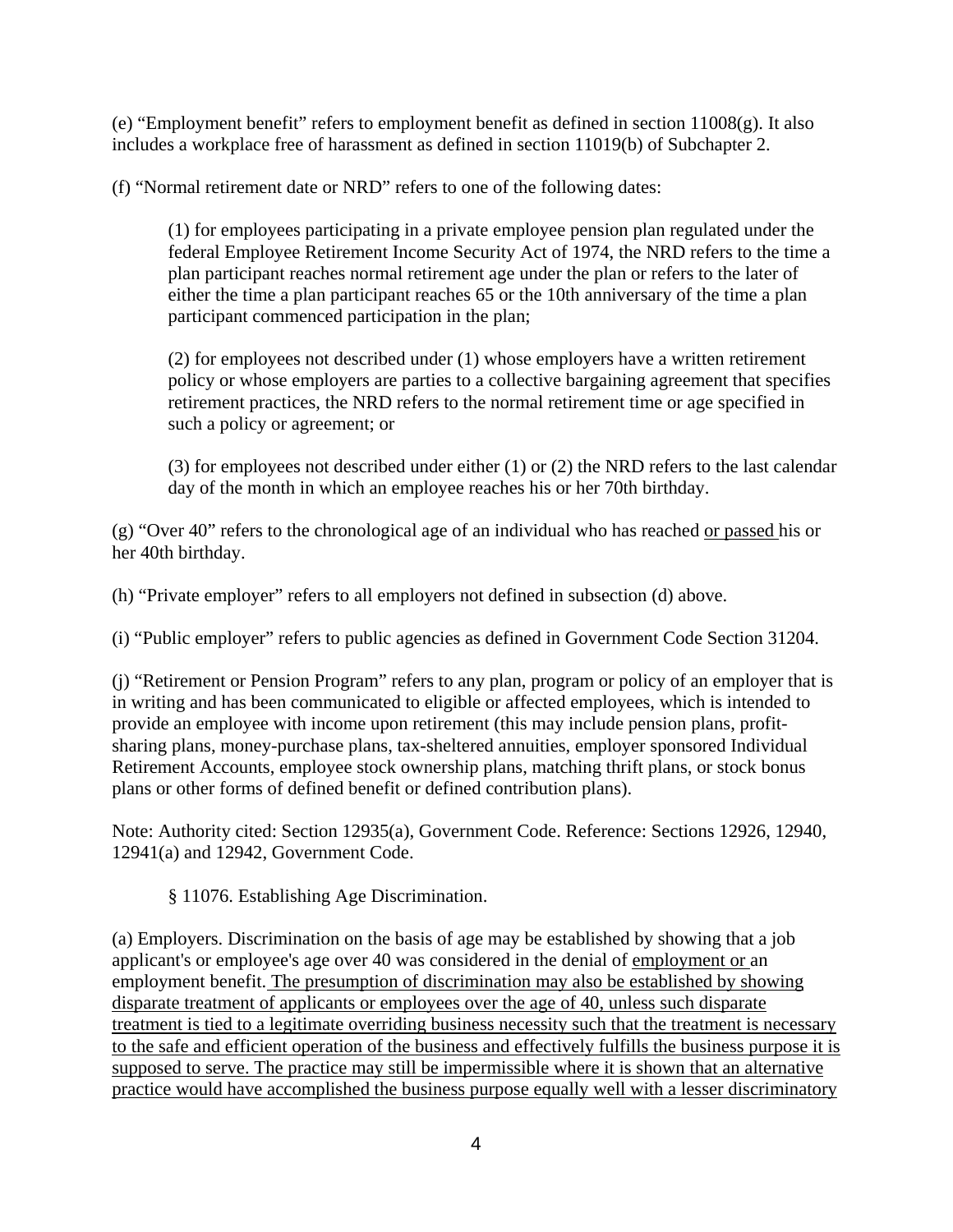impact. The mere preference to retain lower paid workers, alone, is insufficient to negate the presumption.

(b) Employment Agencies, Labor Organizations, and Apprenticeship Training Programs in Which the State Participates. Discrimination on the basis of age may be established against employment agencies, labor organizations, and apprenticeship training programs in which the state participates upon a showing that they have engaged in recruitment, screening, advertising, training, job referral, placement or similar activities that discriminate against an individual or individuals over 40.

Note: Authority cited: Section 12935(a), Government Code. Reference: Sections 12920,  $12926(e)$ , (d) and (e), and  $12941$ , Government Code.

§ 11077. Defenses.

[No change to text.]

§ 11078. Pre-Employment Practices.

(a) Recruitment and Advertising.

(1) Recruitment. The provisions of section 11016(a) are applicable and are incorporated by reference herein.

Generally, during recruitment it is unlawful for employers to refuse to consider applicants because they are over 40 years of age. Examples of unlawful recruitment requirements are maximum experience limitations, the requirement that candidates by "digital natives" (an individual who grew up using technology from an early age), or the requirement that candidates maintain a college-affiliated email address. However, it is lawful for an employer to participate in established recruitment programs with high schools, colleges, universities and trade schools. It is also lawful for employers to utilize temporary hiring programs directed at youth, even though such programs traditionally provide disproportionately few applicants who are over 40. However, exclusive screening and hiring of applicants provided through the above recruitment or temporary programs will constitute discrimination on the basis of age if the programs are used to evade the Act's prohibition against age discrimination.

(2) Advertising. It is unlawful for an employer to either express a preference for individuals under 40 or to express a limitation against individuals over 40 when advertising employment opportunities by any means such as the media, employment agencies, and job announcements.

Note: Authority cited: Section 12935(a), Government Code. Reference: Sections 12941 and 12942, Government Code.